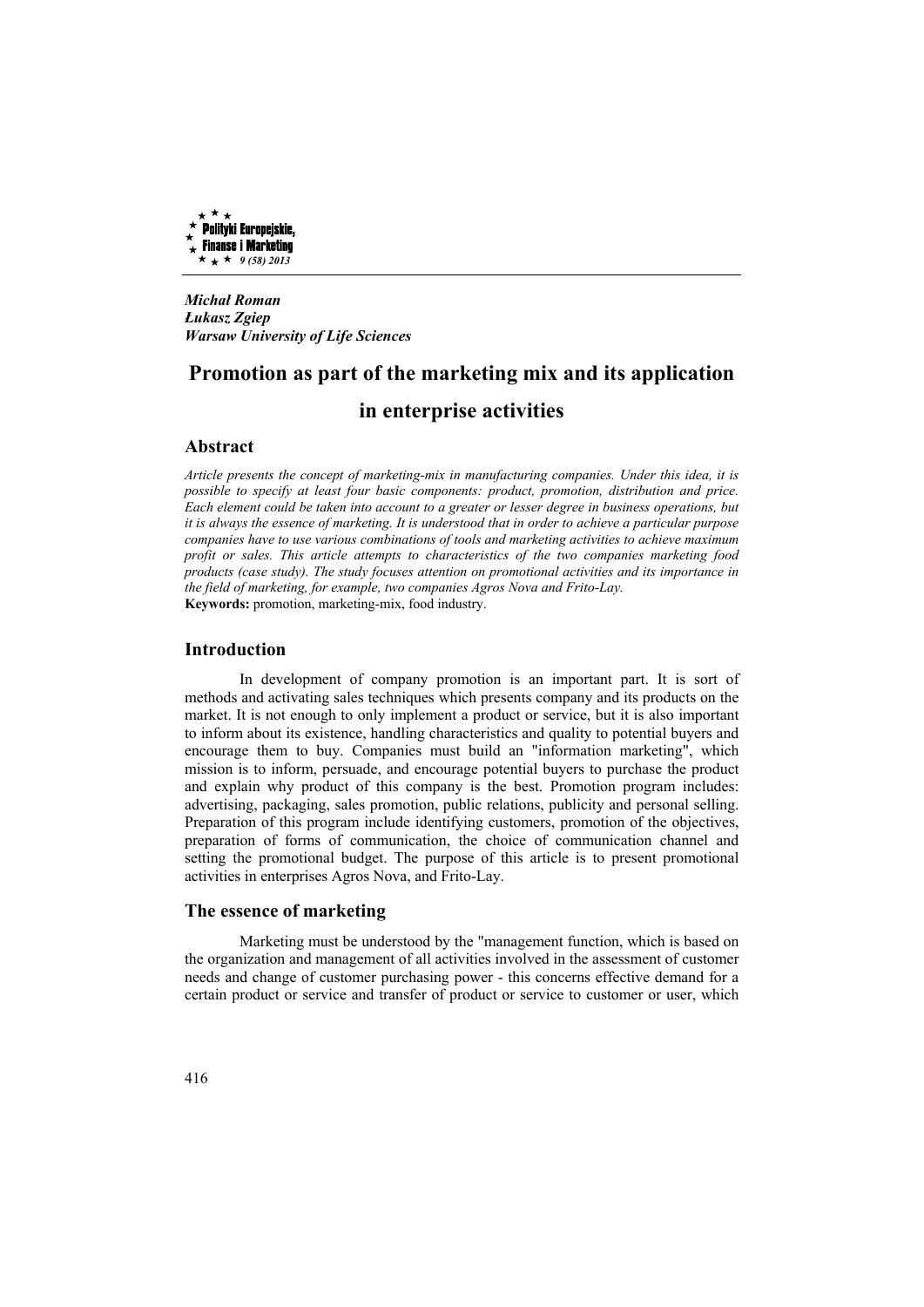lead to achieve profits and targets set by company or other organization"<sup>1</sup>. This definition includes three important functions. The first - a management function within company. Second is the basis and provides a framework for all activities undertaken by the company. Third concerns the focus on customer needs as the starting point of the company's activities. Marketing is what the customer expects and then produce a product that meets those needs.

Currently, marketing efforts are based on knowledge of technology. Also requires knowledge of new sources of technology that can change the business environment, as well as its organization, opportunities, plans, and methods of doing  $b$ usiness<sup>2</sup>.

For product development, marketing strategy could be distinguished. Literature describes many definitions of this issue. It is generally understood as the "determination of basic long-term goals and conditions for development and allocation of resources necessary to achieve these goals" or "long-term-oriented setting treatment plans for the achievement of corporate goals." Each marketing strategy consist main assumption, namely: the target group. Group of people to whom company wants to reach and meet their needs. This group determines composition of the elements of marketing - these are the actions and activities that would affect effective implementation of the intended tasks<sup>3</sup>.

Figure 1 presents a five-step model of the marketing process. In the first four steps, companies work to understand consumers, create customer value and build strong customer relationship. In the find step, companies reap the rewards of creating superior customer value.



Figure 1. A simple model of the marketing process

Source: P. Kotler, G. Armstrong, V. Wong, J. Saunders: Principles of marketing. Fifth European Edition. Pearson Prentice Hall, Harlow 2008, s. 6-7.

By creating value for customers, they turn in value from consumers to the form of sales, profits and long-term customer equity.

 1 P. Kotler, K.L. Keller: Marketing. Rebis, Poznań 2012, s. 5.

<sup>2</sup> M. J. Thomas, Podręcznik marketingu. Wydawnictwo Naukowe PWN, Warszawa 1998, s. 9.

<sup>3</sup> T. Kramer, Podstawy marketingu. PWE, Warszawa 1996, s. 8.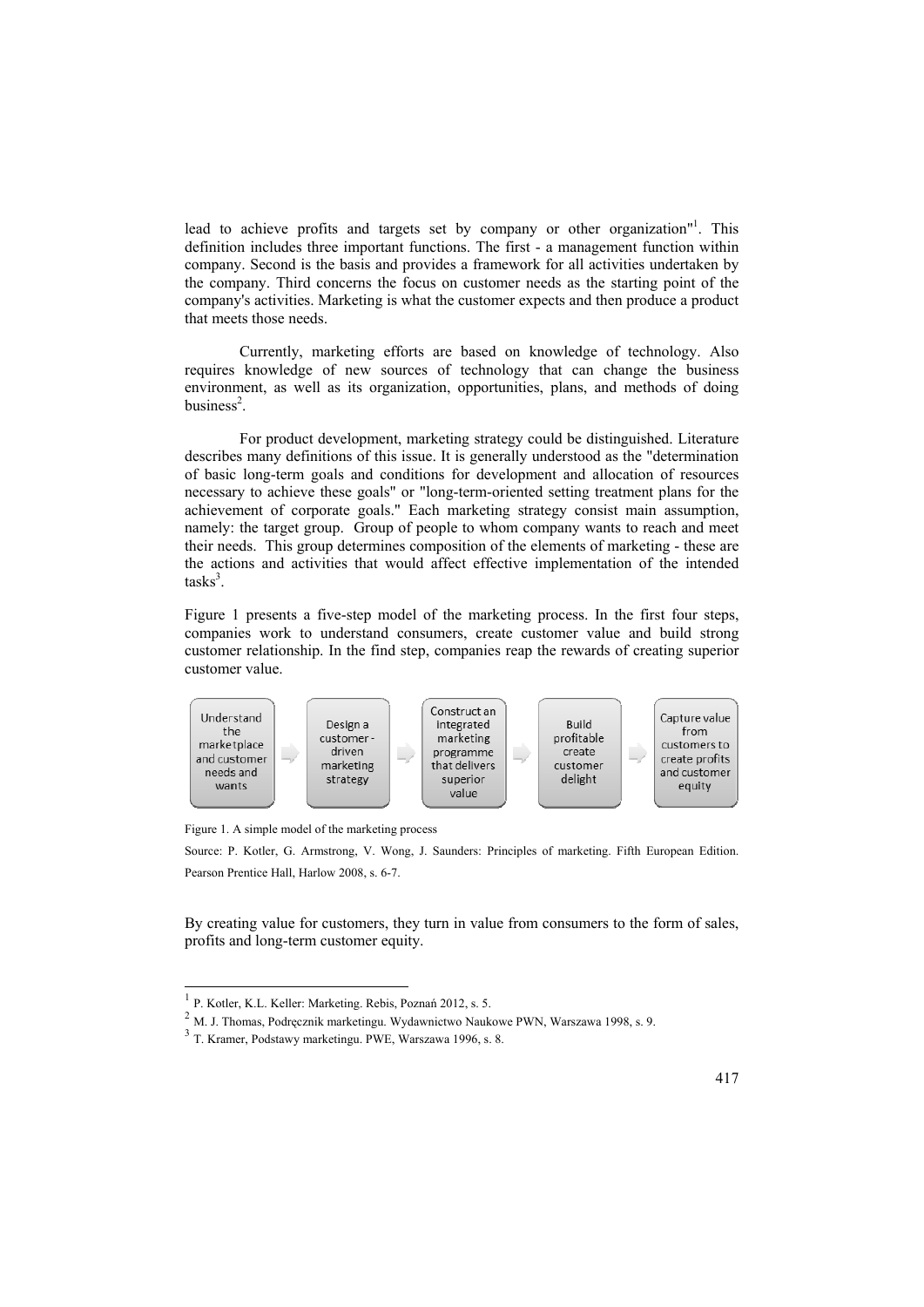# **Promotion as part of the marketing mix**

Some of the most important marketing concepts include marketing - mix. It specifies the layout of the budget forms the basis of a marketing plan and equips strategy marketing manager with techniques leading to optimize budget expenditures. Marketing – mix is a combination of tools, which enterprise uses to achieve the desired objectives in the target market<sup>4</sup>.

In marketing literature the most common structure is a composition marketing tools developed by J.E. McCarthy called "4P", a part of which consists of the following elements: product, price, promotion and distribution channels<sup>5</sup>. These tools cannot work individually, in isolation from each other. Their performance is complemented by the actions of others (this is inextricably system). Therefore, it was decided to add the name of "marketing" second part - "mix", which is intended to symbolize the consistency of these elements<sup>6</sup>.

The marketing - mix term was introduced in 1964 by N. Borden, which in Polish means the marketing mixture. He singled out as many as twelve instruments which five years later, McCarthy was limited by the four mentioned above<sup>7</sup>.

Marketing mix instruments creates a definite system and because of the existing mutual relationships, relationships, must always be considered together. If promotion policy will not properly synchronized with the other elements of the strategy, then even the best-designed promotion policy will not bring the expected results, but only increase the company's costs. Promote appropriate interaction with other marketing tools, is that which reflects the values of promotional product, its package, price and appearance by making the possibility for attractive presentation of wholesale and retail products<sup>8</sup>.

One of the elements of marketing - mix is promotion. The most important are those forms of promotion, which provide direct or indirect contact with the specific clients. Connection between promotion and product also apply to its component parts, mainly: name, quality, packaging, shape, color and logo<sup>9</sup>.

Product life cycle has a very large impact on promotion. Depending on, in which phase of the cycle is the product. Promotion is sufficiently differentiated and increased its intensity. Strong intensity of promotional activities is particularly evident in the initial phase – lunch to the market. In this case by promotion enterprise wants to inform about its products as many consumers as possible, particularly those referred to

 4 L. Garbarski, I. Rutkowski, W. Wrzosek: Marketing. Punkt zwrotny nowoczesnej firmy. PWE, Warszawa 1996, s. 51-52.

<sup>5</sup> J. Altkorn: Podstawy marketingu. Wydaw. Instytut Marketingu, Kraków 2003, s. 11.

 $^6$  S. Hollensen, Global marketing. A decision – oriented approach. Pearson Prentice Hall, Harlow 2011, s. 7.

 $^{7}$  B. Żurawik, Zarządzanie marketingiem w przedsiębiorstwie. PWE, Warszawa 1996, s. 9.

<sup>&</sup>lt;sup>8</sup> S. Ślusarczyk, Marketing. Oficyna Wydawnicza Politechniki Rzeszowskiej, Rzeszów 1995, s. 21-22.

<sup>&</sup>lt;sup>9</sup> J. Kall, Promocja sprzedaży. Czyli jak sprzedać więcej. Wydawnictwo Business Press Ltd., Warszawa 1995, s. 12-13.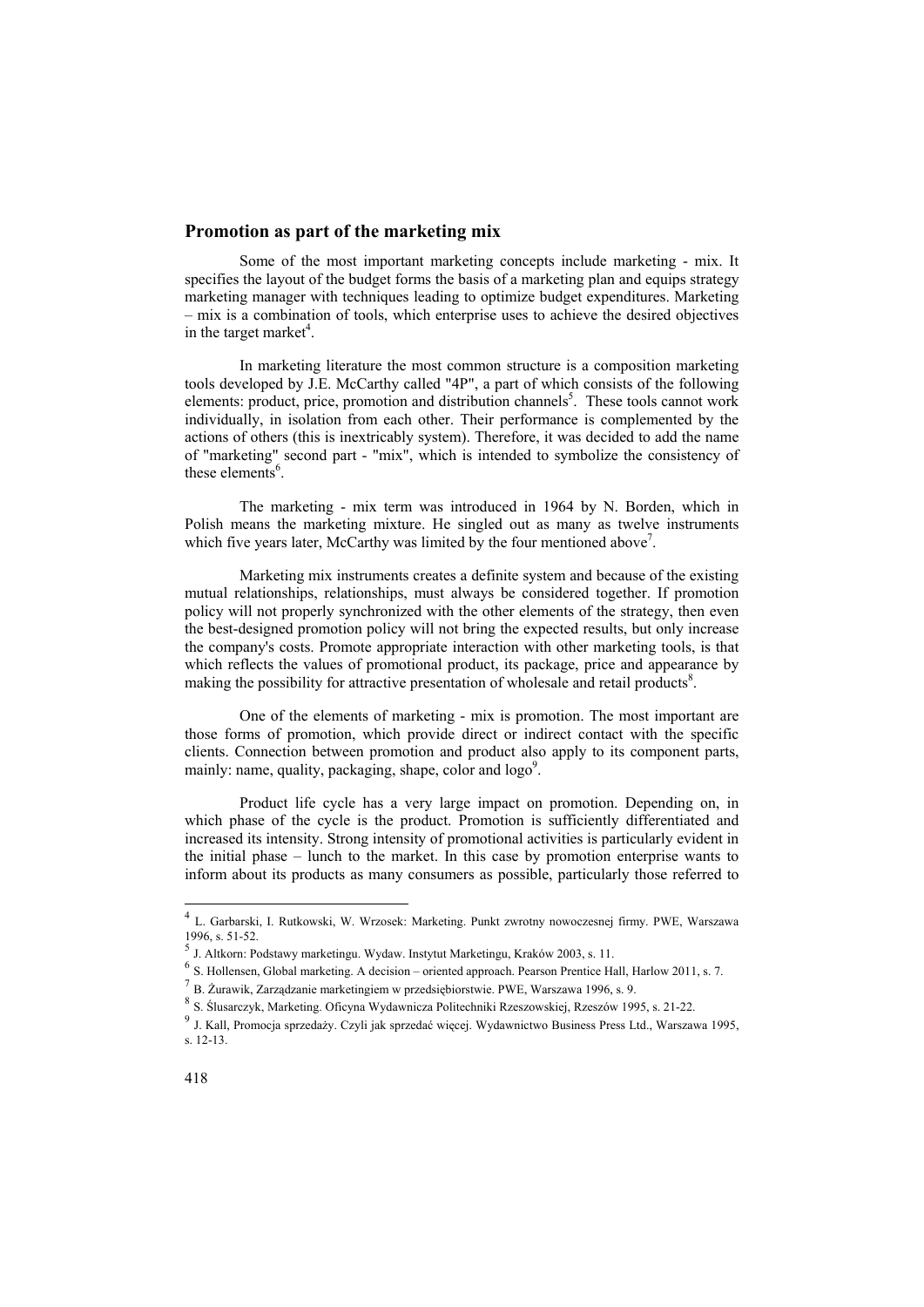so called – the first followers. The next two phases, the phase of growth and maturity is characterized by a relatively lower intensity of promotional activities, since the product came already on the market, has won the favor of consumers and does not need a large – scale promotion. Re-growth of promotion may be observed in the decrease phase when product should be recalled to consumers, which enterprise is not able to upgrade or  $replaced<sup>10</sup>$ .

An important element of the marketing mix with which promotion must be closely connected is the price. The purpose of promotion is to show in the most favorable light price offer to help consumers overcome the price barriers $11$ . The company may use one of two main strategies: the strategy of high prices and penetration rates $12$ .

High prices can be used for high-quality products, referred to luxury or elite. In this case, conducted promotional activities should emphasize the uniqueness of the product, its uniqueness and illustrates to potential buyers that acquisition of this product involves reaching some sort of prestige. However, penetration rates strategy is to reduce product prices relative to the prices of competitors. Promotional activities should give the impression that the product is for everyone<sup>13</sup>.

Connection between promotion and distribution policy in large extent depends on whether the company has a strategy of "push" or the strategy of "pull". Promotion policy may be addressed directly to the customer or intermediary. In "push" strategy manufacturer use the sales staff and promotional activities, directing them to the agents, in order to induce them to order the product and promote it among end users. The purpose of promotion is "pushing" the product through the channel of distribution. Strategy of "push" is used mainly to consumer goods, not too different in terms of price and quality. However, the strategy "pull" (suction) is creating demand for the company's product through promotional activities directed to the final purchaser. In this way, the user is stimulated interest in the product, which in turn urges the retailers and wholesalers to buy this product. Strategy of "pull" is used most often for brand-name products.

# **Promotion of Agros Nova enterprise**

 $\overline{a}$ 

In marketing - mix an important part is promotion. Its aim is to achieve an immediate impact on sales of the product. In next part of article promotional campaign "no added sugar" of Agros Nova is presented. Campaign was an answer to the needs of healthy lifestyle consumers.

<sup>&</sup>lt;sup>10</sup> T. Sztucki, Marketing. Sposób myślenia. System działania. Agencja Wydawnicza Placet, Warszawa 1996, s. 47.<br><sup>11</sup> M. Burk, Essential Guide to marketing planning. Pearson Prentice Hall, Harlow 2010, s. 24.

<sup>12</sup> B. Dobiegała-Korona, Kompozycja promocji. CIM, Warszawa 1997, s. 34.

<sup>13</sup> A. Wiśniewski, Marketing. Istota techniki. CIM, Warszawa 1996, s. 29.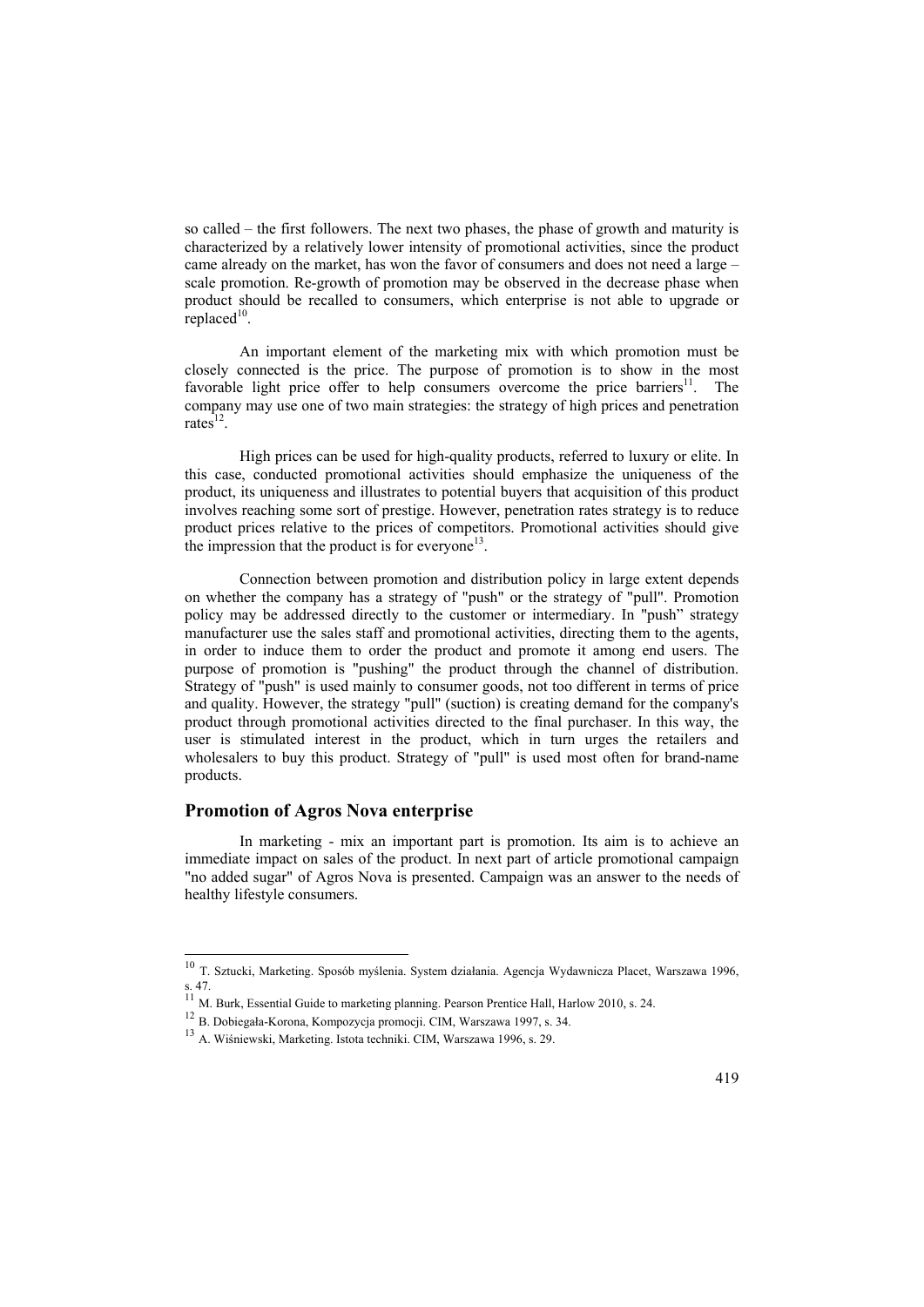Agros Nova is a company that relies on its promotion on pro-health trend, which follows directly from the needs of a healthy lifestyle among consumers. At the end of 2008, Agros Nova, as the first company in the industry SNNN (juices, nectars, still drinks) proposed an innovative concept based on advertising campaign meant "no added sugar". This pioneering thinking which moved the minds of millions of Poles very effectively, introduced a brand Fortuna.

In Poland, healthy diet trend has become a lifestyle for some young people. These people follow the path of popular items and are ready to replace unhealthy food on the salad, if it is trendy. Healthy diet was once synonymous with luxury, now more and more people are able and willing to afford it. It is possible that such a lifestyle is dictated by the need to preserve the beauty and youth as long as possible. Definitely has an impact on increasing awareness and education of people about the benefits of healthy diet for them. Many brands used such thinking in their advertising campaigns. Product communication is to highlight the "healthy side" of the product.

For Agros Nova healthy lifestyle meant a complete change in the product range. The new strategy was to manufacture 16 flavors of 100% juice with no added sugar and sweeteners. The introduction of a new portfolio of Fortune was also accompanied by a broad educational and advertising campaign.

The advertising campaign included television spots, issued at the beginning to information and education, later to re – education. Three different stories, whose common denominator was a "lack of sugar in the juice", took place in the home, at the park, and the latest in the store, because the ultimate consumer purchase decisions take on a shelf, so it is important to realize where customers should pay special attention. Relatively spots were broadcast at regular intervals for a period of three years at the most popular TV stations such as: TVP1, TVP2, TVN, Polsat, TV4, TVN 7, TVP 3, and AtMedia thematic channels. Choosing such channels is aimed at reaching the widest possible audience.

Another promotional activity was the Fortuna sponsoring campaign at TVN and Polsat. Short pro – healthy commercials promoting various 100% juice flavors were issued immediately before and after programs such as Good Morning TVN, Julia and Must Be The Music.

In order to meet consumers, Fortuna helped customers to find new products on the store shelves by creating a special form of POS terminals. In selected stores there were so called "Sugar-free zone" – clearly marked shelves where customers could find a wide selection of juices and in addition some educational leaflet.

Agros Nova its innovative products, which are 100% juice also promoted by the international program "I know what I choose." Program was a response to an appeal by manufacturers of the World Health Organization about adapting recipes of food products to the recommendations of nutritionists and consumer awareness related to health beneficial nutritional choices. With this promotional campaign Agros Nova showed up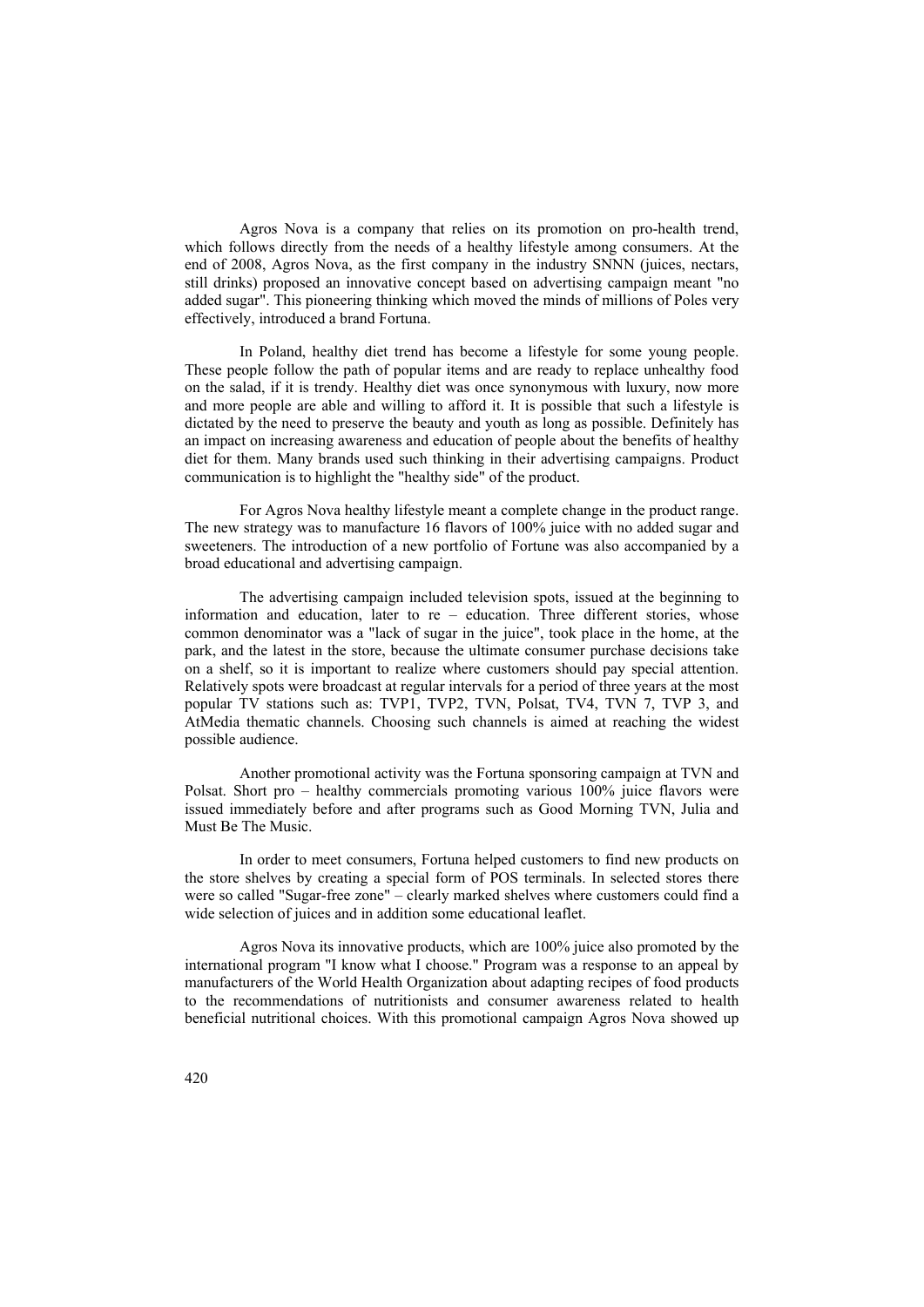on the "friend of health", occurred in the consciousness of the world as a brand that cares about healthy lifestyle.

Agros Nova summing advertisement of Fortuna juices "no added sugar" stated that the company gained on this promotion because it is thanks to the advertising, fruit juice market for the first time in several years, increased in 2009<sup>14</sup>. Data on which the statement is based – Nielsen study which claims a 16.5% volume and 16% increase in the market value of juices. In previous years, Fortuna was the third brand in the juice market in terms of shares, as well as advertising investment. Expenses fortunes of its advertising campaigns, was best given money in the company's history. Despite the fact that from the start of the campaign in 2008, within four months, Agros Nova has spent on media two times less than the competition, market share for the brand in the category of Fortuna juices increased almost three times, by 10 percentage points.

In addition to the advantages gained by increase in market share after Fortuna brand campaign "non – sugar" it won first prize in the "Marketers 2009" as the best and most successful brand in Poland. It has been recognized for its positive impact on consumers. Fortuna by promoting related to healthy eating, positive associations aroused and trust. Brand in the eyes of consumers has become friendly to their health, meet their expectations and needs. Agros Nova, seeing the positive response that gave the promotion of "no added sugar" is planning its activities related to a healthy lifestyle.

Seeing the tangible benefits that the new strategy has brought both Fortune, as well as the entire juice category, a trace of Agros-Nova followed not only direct competitors, but also those in other food categories. Non – sugar trend, with current fashion healthy lifestyle has become the standard expected by consumers. Agros Nova example shows how a low cost and an attitude of "pro client" can gain a leading position in which others will take an example. Promotional activities were not different from the competitors, it was hard to get a winning position in the division of shares in the market. The company had to invest in upgrading the product to meet the consumers. Managed to increase profits and in addition to market share gain the trust of the people and the target audience. Fortuna has also become an example for other companies in the juice industry, how to work with the needs of consumers.

# **Promotional activities of Lay's brand**

 $\overline{a}$ 

Another example of campaign which well-used elements of the marketing mix and the current trends is Lay's advertising campaign. Make the most of the wisdom of crowds? This question coped very well Lay's brand chips conducting an advertising campaign in 2011, entitled "Imagine a new flavor of Lay's". The person recognized this marketing initiative was actor Paweł Wilczak, who encouraged to creative thinking. Semifinalist had provided 10,000 zł, while the winner of the contest 1% from the sale of its flavor crisps, but not less than 50,000 zł. The participant had to come up with the taste and name. To the final entered only 4 flavors: Kabanostrrre, Htipiti, Niezłe Ziółko and Krewetki po Tajsku. Consumers voted for the winner. It is a very good example of the

<sup>&</sup>lt;sup>14</sup> Źródło: Raport firmy Nielsen dotyczący I półrocza 2009 r. badanie rynku SNNN.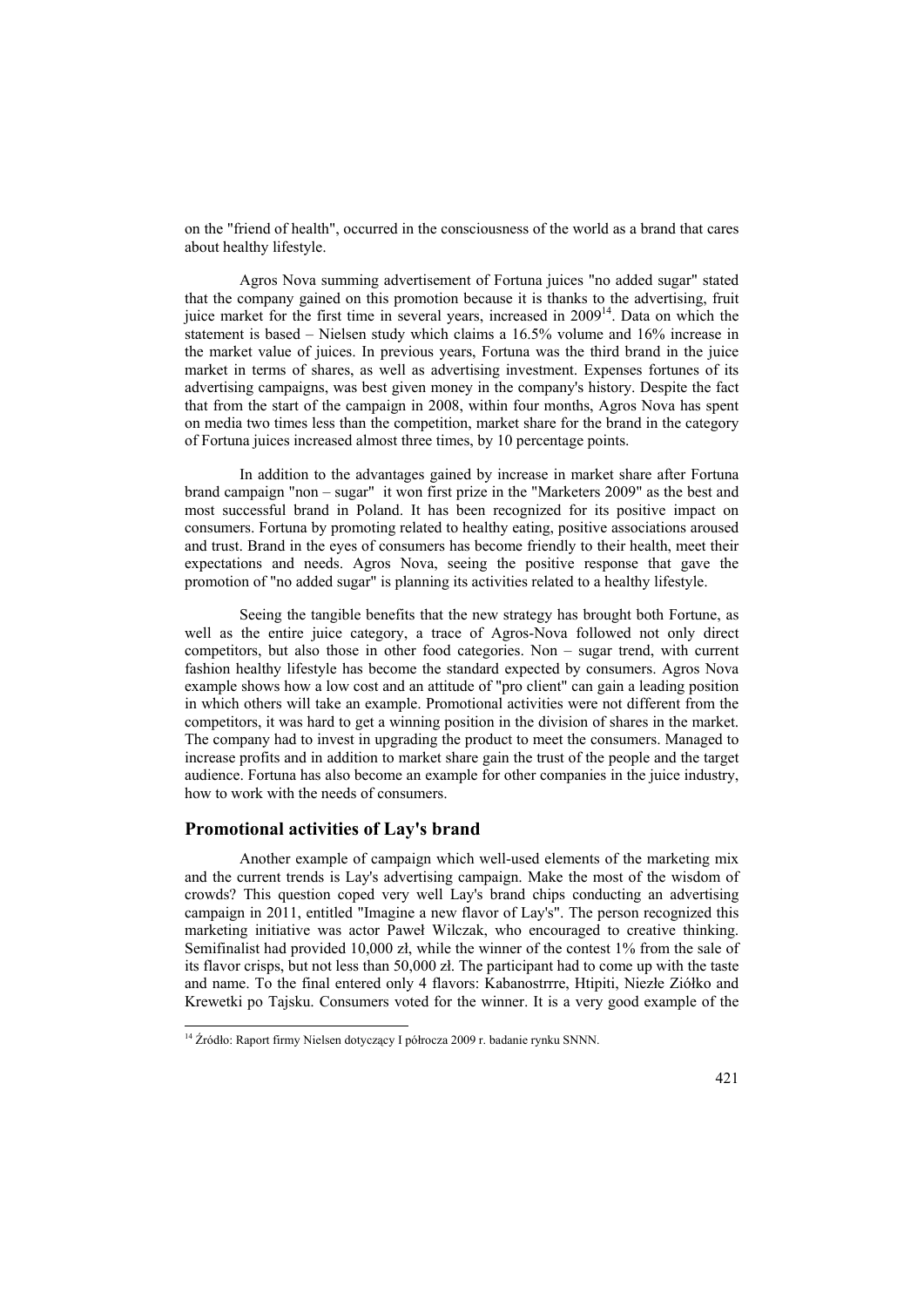use of consumer creativity through the Lay's brand to enter the consciousness of the customer for a very long time, to strengthen its position and pose themselves in an easy and attractive way to many devotees. In the first stage of the campaign was reported to 714 000 entries, and the brand Lay's reported record growth in market share since 2007. It is a sensation on the Polish market, because rarely are the proposals from companies to create interaction with the consumer, even on the so prosaic ground as marketing activities. This is a very good step in advertising, on the grounds that people are tired of the traditional marketing message. What is more, according to research as much as 67% of Poles have a negative attitude towards advertising. This is a very large percentage of the market and the problem. That makes a big problem with obtaining potential client. In addition to an innovative approach to marketing, it is worth noting the exemplary transfer regulations, rules and other information. In the form of videos on Youtube.com with Paweł Wilczak face were given all the information. There were no paragraphs, links, or hidden in small print subscriptions. The return of the advertising market is a good direction for the development, because it is used for personalized podcasts and the mechanism of viral marketing. In addition, at such a difficult advertising market with reluctant buyers this is a real success. Effective promotion and interaction with customer, using of people potential makes sales results very good. In this case all elements of marketing-mix worked more than well. Accordingly adjusted promotion strategy, select people to carry it out, hit the target group, and the ability to seamlessly purchase by the consumer in terms of space or money and many other elements worked very efficiently and effective. Efficient use of communication to reach the Consumer 2.0 is really great art. 2.0 consumer is a dissatisfied, mobile, all-knowing and has the final say, what is important is the "multi-channel". This means that customers are not faceless crowd, with no thought for brands, companies, products. They are not afraid to report the complaint and fight for their consumer rights. Check the product and opinions on how to use not only their friends, but on websites, forums and social networking sites. Not close to the information coming from a single source. The alleged information, offers and advertisements from various companies they are looking for alternatives that will be more personalized. They check companies and choose those that care about the customer, get their needs and not treat objectively as a source of income. They have more opportunities to contact - phone, e-mail, social networking, applications, etc. The consumer becomes a prosumer. Lay's brand by creating its promotional campaign effectively used the potential of 2.0 consumers. Spots by its own dynamics and famous actor with humorous text were very memorable.

After watching the spot prosumer is convinced that Mr. Paul Wilczak said directly to him and that he is the one who can influence the new kind of assortment in the store and at the same time gain a specific and valuable reward for him – share in the sales of the product invented by himself. His product is advertised in the media, so it suddenly becomes a star. Is recognized and treated as the causative agent of the marketing confusion. Choice of flavor remains in the customer's belief that his sentence is the most important. Networking makes a valued and happy customer for company with a good reputation and profits. This direction should be taken by other companies, which are based on the present treatment of the client.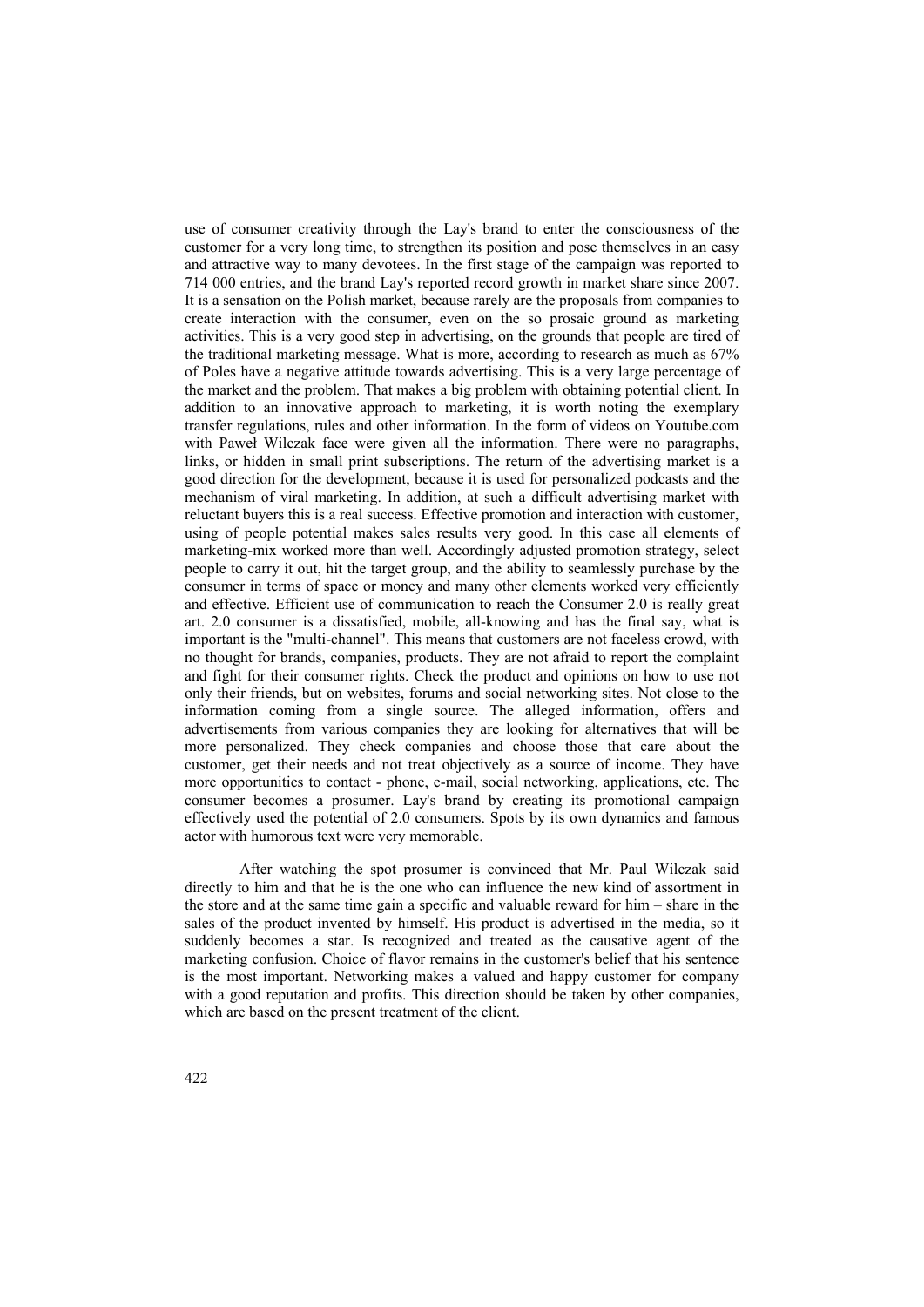In the era of bridging advertising, which is becoming more and more annoying, it should be noted long ago a change in the direction of personalized communication and networking relationships. Marketing relationship in the era of social media is the key, but this type of campaign is a sensation, awarded the Grand Prix of the sixth edition of the Golden Arrow. Lay's was awarded in 2011 for "Campaigns integrated business-toconsumer (B2C)." The authors of the campaign were rewarded for its strategy, high efficiency and creativity. You can see that there is a need in the advertising market in Poland for such projects. It should be noted that in the first step has been to 714 000 requests new flavors chips. Lay's brand acquired in 2011, 51.5% of market share was the largest increase in market share since 2007. For every 100 Poles as many as 63 spontaneously mentioned the Lay's as the first among the brands of potato chips<sup>15</sup>, which also is the best in this category.

#### **Literature:**

 $\overline{a}$ 

- 1. J. Altkorn, Podstawy marketingu. Wydaw. Instytut Marketingu, Kraków, 2003, s. 11.
- 2. M. Burk, Essential Guide to marketing planning. Pearson Prentice Hall, Harlow, 2010, s. 24.
- 3. B. Dobiegała-Korona, Kompozycja promocji. CIM, Warszawa, 1997, s. 34.
- 4. L. Garbarski, Rutkowski I., Wrzosek W.: Marketing. Punkt zwrotny nowoczesnej firmy. PWE, Warszawa, 1996, s. 51-52.
- 5. S. Hollensen, Global marketing. A decision oriented approach. Pearson Prentice Hall, Harlow, 2011, s. 7.
- 6. J. Kall, Promocja sprzedaży. Czyli jak sprzedać więcej. Wydawnictwo Business Press Ltd., Warszawa, 1995, s. 12-13.
- 7. P. Kotler, Armstrong G., Wong V., Saunders J., Principles of marketing. Fifth European Edition. Pearson Prentice Hall, Harlow, 2008, s. 6-7.
- 8. P. Kotler, Keller K.L., Marketing. Rebis, Poznań, 2012, s. 5.
- 9. T. Kramer, Podstawy marketingu. PWE, Warszawa, 1996, s. 8.
- 10. T. Sztucki, Marketing. Sposób myślenia. System działania. Agencja Wydawnicza Placet, Warszawa, 1996, s. 47.
- 11. S. ĝlusarczyk, Marketing. Oficyna Wydawnicza Politechniki Rzeszowskiej, Rzeszów, 1995, s. 21-22.
- 12. M. J. Thomas, Podręcznik marketingu. Wydawnictwo Naukowe PWN, Warszawa, 1998, s. 9.
- 13. A. Wiśniewski, Marketing. Istota techniki. CIM, Warszawa, 1996, s. 29.
- 14. B. ĩurawik, Zarządzanie marketingiem w przedsiębiorstwie. PWE, Warszawa, 1996, s. 9.
- 15. Raport firmy Nielsen dotyczący rynku SNNN I półrocze 2009 r.
- 16. Badanie rozpoznawalności marek przekąsek słonych, Millward Brown, 2011.

<sup>15</sup> Badanie rozpoznawalności marek przekąsek słonych, Millward Brown, 2011